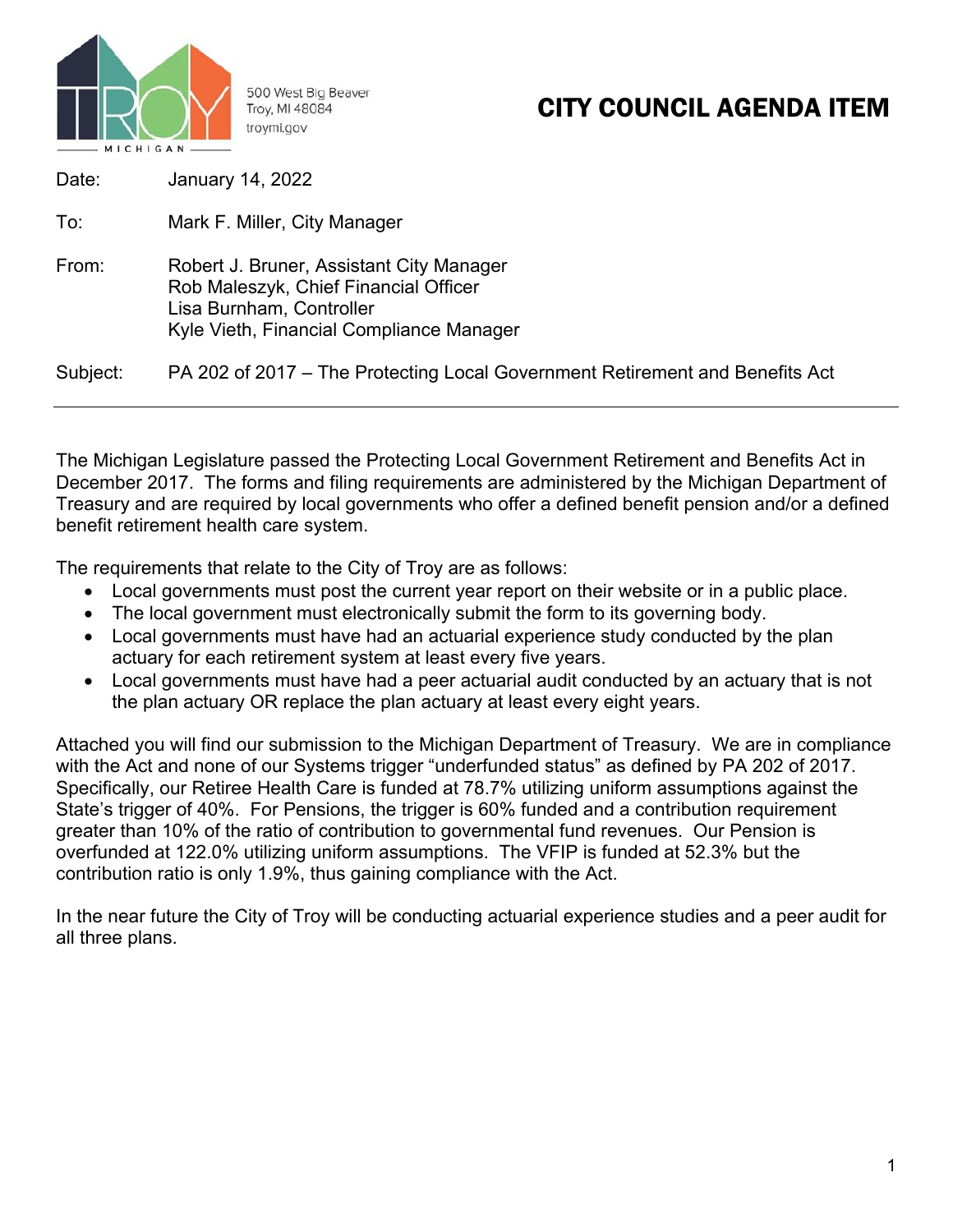Michigan Department of Treasury Form 5572 (7‐20)

## **The Protecting Local Government Retirement and Benefits Act (PA 202 of 2017) & Public Act 530 of 2016 Pension Report**

| Enter Local Government Name City of Troy                             |                                                                                          |                                                             |
|----------------------------------------------------------------------|------------------------------------------------------------------------------------------|-------------------------------------------------------------|
| Enter Six-Digit Municode 632230                                      |                                                                                          | Instructions: For a list of detailed instructions on how to |
| Unit Type City                                                       |                                                                                          | complete and submit this form, visit                        |
| Fiscal Year End Month June                                           |                                                                                          | michigan.gov/LocalRetirementReporting.                      |
| Fiscal Year (four-digit year only, e.g. 2019) 2021                   |                                                                                          |                                                             |
| Contact Name (Chief Administrative Officer) Rob Maleszyk             |                                                                                          | Questions: For questions, please email                      |
| Title if not CAO CFO                                                 |                                                                                          | LocalRetirementReporting@michigan.gov. Return this          |
| CAO (or designee) Email Address robert.maleszyk@troymi.gov           |                                                                                          |                                                             |
| Contact Telephone Number 248-524-3319                                |                                                                                          | original Excel file. Do not submit a scanned image or PDF.  |
|                                                                      |                                                                                          |                                                             |
| Pension System Name (not division) 1 Troy Employee Retirement System |                                                                                          | If your pension system is separated by divisions, you would |
|                                                                      | Pension System Name (not division) 2 Troy Volunteer Firefighter Incentive Plan and Trust | only enter one system. For example, one could have          |
| Pension System Name (not division) 3                                 |                                                                                          | different divisions of the same system for union and non-   |
| Pension System Name (not division) 4                                 |                                                                                          | union employees. However, these would be only one system    |
| Pension System Name (not division) 5                                 |                                                                                          | and should be reported as such on this form.                |

|                         | Line Descriptive Information                                                                       | <b>Source of Data</b>                                           | System 1                 | System 2                   | System 3       | System 4       | System 5   |
|-------------------------|----------------------------------------------------------------------------------------------------|-----------------------------------------------------------------|--------------------------|----------------------------|----------------|----------------|------------|
|                         | Is this unit a primary government (County, Township, City, Village)?                               | Calculated                                                      | <b>YES</b>               | <b>YES</b>                 | <b>YES</b>     | <b>YES</b>     | <b>YES</b> |
| $\overline{2}$          | Provide the name of your retirement pension system                                                 | Calculated from above                                           | <b>Troy Employee</b>     | Troy Volunteer Firefighter |                |                |            |
|                         |                                                                                                    |                                                                 | <b>Retirement System</b> | Incentive Plan and Trust   |                |                |            |
| $\overline{\mathbf{3}}$ | <b>Financial Information</b>                                                                       |                                                                 |                          |                            |                |                |            |
|                         | Enter retirement pension system's assets (system fiduciary net position ending)                    | Most Recent Audit Report                                        | 242.788.875              | 14.956.342                 |                |                |            |
|                         | Enter retirement pension system's liabilities (total pension liability ending)                     | Most Recent Audit Report                                        | 163,266,429              | 25,831,151                 |                |                |            |
| -6                      | Funded ratio                                                                                       | Calculated                                                      | 148.7%                   | 57.9%                      |                |                |            |
|                         | Actuarially Determined Contribution (ADC)                                                          | Most Recent Audit Report                                        |                          | 1,319,272                  |                |                |            |
| 8                       | Governmental Fund Revenues                                                                         | Most Recent Audit Report                                        | 95,300,427               | 95,300,427                 |                |                |            |
| 9                       | All systems combined ADC/Governmental fund revenues                                                | Calculated                                                      | 1.4%                     | 1.4%                       |                |                |            |
|                         | 10 Membership                                                                                      |                                                                 |                          |                            |                |                |            |
| 11                      | Indicate number of active members                                                                  | Actuarial Funding Valuation used in Most Recent Audit<br>Report | 39                       | 136                        |                |                |            |
|                         |                                                                                                    | Actuarial Funding Valuation used in Most Recent Audit           |                          |                            |                |                |            |
| 12                      | Indicate number of inactive members                                                                | Report                                                          | 6                        | 5                          |                |                |            |
|                         | ndicate number of retirees and beneficiaries                                                       | Actuarial Funding Valuation used in Most Recent Audit           |                          |                            |                |                |            |
| 13                      |                                                                                                    | Report                                                          | 329                      | 134                        |                |                |            |
| 14                      | <b>Investment Performance</b>                                                                      |                                                                 |                          |                            |                |                |            |
|                         | Enter actual rate of return - prior 1-year period                                                  | Actuarial Funding Valuation used in Most Recent Audit           |                          | 27.19%                     |                |                |            |
| 15                      |                                                                                                    | Report or System Investment Provider                            | 30.32%                   |                            |                |                |            |
|                         | Enter actual rate of return - prior 5-year period                                                  | Actuarial Funding Valuation used in Most Recent Audit           | 12.72%                   | 10.02%                     |                |                |            |
| 16                      |                                                                                                    | Report or System Investment Provider                            |                          |                            |                |                |            |
| 17                      | Enter actual rate of return - prior 10-year period                                                 | Actuarial Funding Valuation used in Most Recent Audit           | 9.68%                    |                            |                |                |            |
|                         |                                                                                                    | Report or System Investment Provider                            |                          |                            |                |                |            |
| 18                      | <b>Actuarial Assumptions</b>                                                                       |                                                                 |                          |                            |                |                |            |
| 19                      | Actuarial assumed rate of investment return                                                        | Actuarial Funding Valuation used in Most Recent Audit           | 6.50%                    | 6.50%                      |                |                |            |
|                         |                                                                                                    | Report                                                          |                          |                            |                |                |            |
| 20                      | Amortization method utilized for funding the system's unfunded actuarial accrued liability, if any | Actuarial Funding Valuation used in Most Recent Audit           | Other                    | Level Dollar               |                |                |            |
|                         |                                                                                                    | Report                                                          |                          |                            |                |                |            |
| 21                      | Amortization period utilized for funding the system's unfunded actuarial accrued liability, if any | Actuarial Funding Valuation used in Most Recent Audit           |                          | 25                         |                |                |            |
|                         |                                                                                                    | Report                                                          |                          |                            |                |                |            |
| 22                      | Is each division within the system closed to new employees?                                        | Actuarial Funding Valuation used in Most Recent Audit           | Yes                      | No                         |                |                |            |
|                         |                                                                                                    | Report                                                          |                          |                            |                |                |            |
|                         | 23 Uniform Assumptions                                                                             |                                                                 |                          |                            |                |                |            |
| 24                      | Enter retirement pension system's actuarial value of assets using uniform assumptions              | Actuarial Funding Valuation used in Most Recent Audit           | 199,448,307              | 13,179,663                 |                |                |            |
|                         |                                                                                                    | Report                                                          |                          |                            |                |                |            |
| 25                      | Enter retirement pension system's actuarial accrued liabilities using uniform assumptions          | Actuarial Funding Valuation used in Most Recent Audit           | 163,542,462              | 25,189,584                 |                |                |            |
|                         |                                                                                                    | Report                                                          |                          |                            |                |                |            |
| 26                      | Funded ratio using uniform assumptions                                                             | Calculated                                                      | 122.0%                   | 52.3%                      |                |                |            |
| 27                      | Actuarially Determined Contribution (ADC) using uniform assumptions                                | Actuarial Funding Valuation used in Most Recent Audit           |                          | 1,781,792                  |                |                |            |
|                         |                                                                                                    | Report                                                          |                          |                            |                |                |            |
| 28                      | All systems combined ADC/Governmental fund revenues                                                | Calculated                                                      | 1.9%                     | 1.9%                       |                |                |            |
|                         | 29 Pension Trigger Summary                                                                         |                                                                 |                          |                            |                |                |            |
|                         |                                                                                                    | Primary government triggers: Less than 60% funded AND           |                          |                            |                |                |            |
| 30                      | Does this system trigger "underfunded status" as defined by PA 202 of 2017?                        | greater than 10% ADC/Governmental fund revenues. Non-           | <b>NO</b>                | N <sub>O</sub>             | N <sub>O</sub> | N <sub>O</sub> | NO.        |
|                         |                                                                                                    | Primary government triggers: Less than 60% funded               |                          |                            |                |                |            |

**Requirements (For your information, the following are requirements of P.A. 202 of 2017)** Local governments must post the current year report on their website or in a public place. The local government must electronically submit the form to its governing body.

Local governments must have had an actuarial experience study conducted by the plan actuary for

each retirement system at least every 5 years.

Local governments must have had a peer actuarial audit conducted by an actuary that is not the plan

actuary OR replace the plan actuary at least every 8 years.

By emailing this report to the Michigan Department of Treasury, the local government acknowledges that this report is complete and accurate in all known respects.